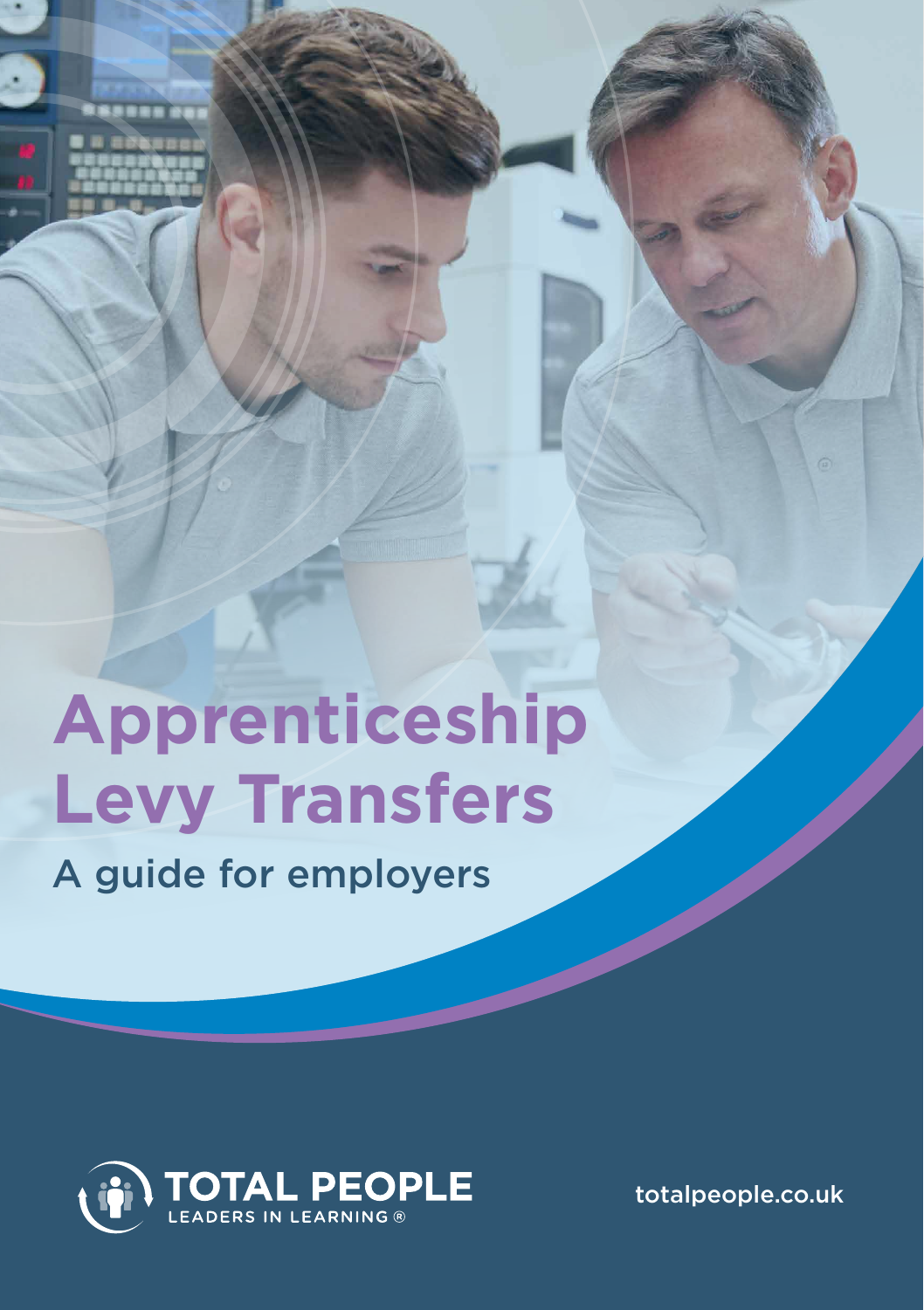Pg. 02 Total People Pg. 03 Total People Pg. 03

If you are a Levy paying company, i.e. you have annual wage bill of more than £3million, you can now transfer some of your unspent Levy funds to another organisation.

#### What is a Levy Transfer?

A Levy Transfer occurs when an Apprenticeship Levypaying company gifts their unspent Levy funds to smaller companies and organisations (non-Levy) to support growth within their business.

#### Who can benefit from a Levy Transfer?

You can gift to any company or organisation but the 'receiving' employer should be in need of the funds.

By gifting to another organisation, you will be helping to train their future workforce, and provide employees with increased life long earning potential.

#### The receiving employers can be:

- 1. Any employer who is not Levy-paying
- 2. Employers you currently work with
- 3. An Apprenticeship training provider.

This is an opportunity for you to support smaller organisations and make a difference by developing their workforce through apprenticeships. The funds can support new apprenticeship recruitment, or to upskill existing employees.

#### By completing a Levy Transfer, you will:

- 1. Support your own company's corporate social responsibility efforts
- 2. Create an incredible PR opportunity for your business by sponsoring an apprentice
- 3. Have a positive impact on smaller organisations to support their growth.



# How much of my Levy fund can I transfer?

As of 1st April 2019, you can transfer up to 25% of your total Levy funds.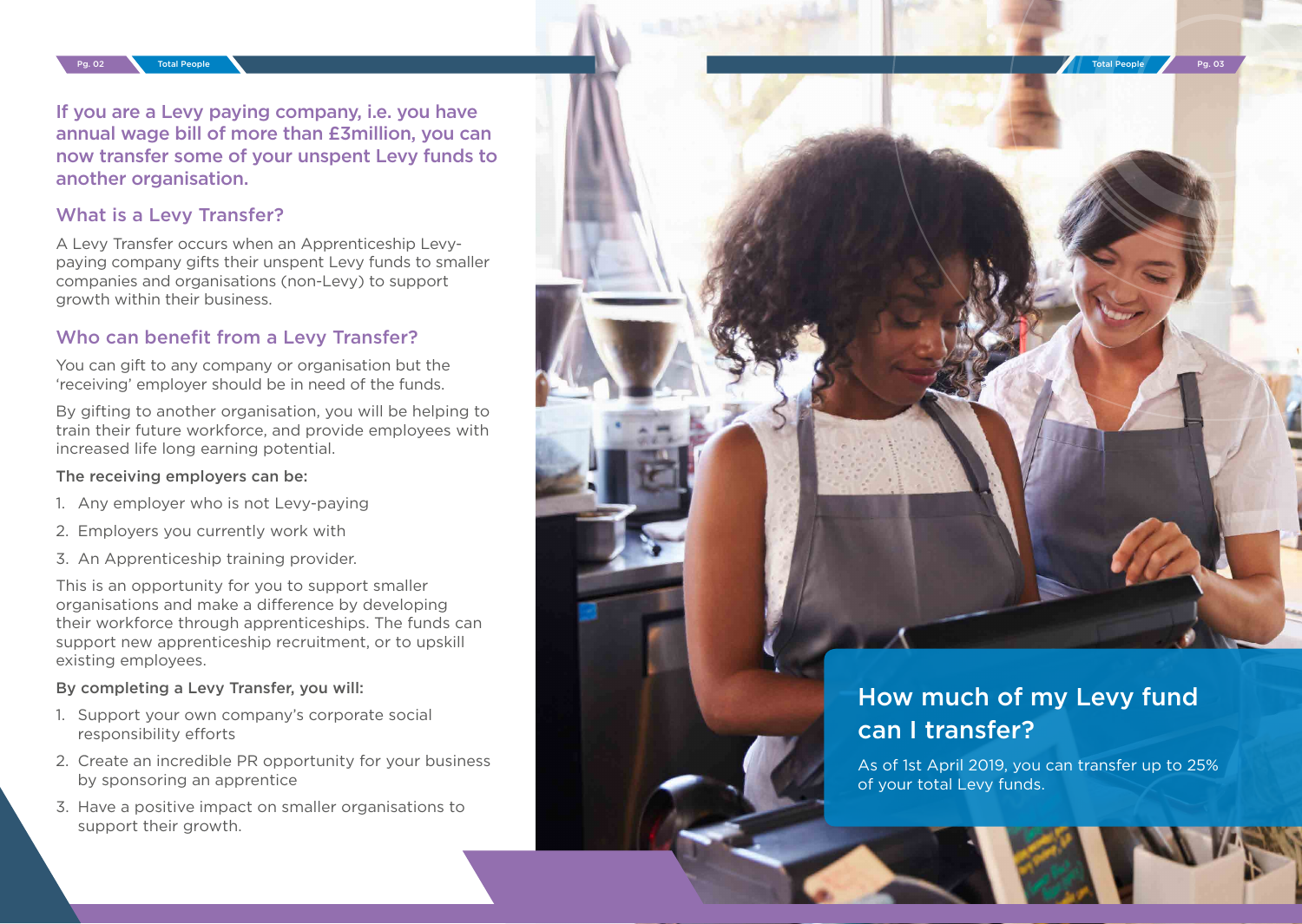## Apprenticeship Levy Transfer Process



### How does it work on Digital Apprenticeship Service account (DAS)?

Total People Pg. 05

Levy Transfers take place using the Digital Apprenticeship Service - this is an online portal that will connect both organisations. The information below sets out what you need to do to set up a Levy Transfer on the DAS.

- 1. Both the 'Sending' and 'Receiving' employers will need a DAS account in order to transfer the Levy funds.
- 2. You can only be a sender or receiver at any one time, you cannot be both at the same time.
- 3. Each account on the apprenticeship service must include at least one:
- Account owner
- Organisation
- PAYE scheme

To register a new account on the DAS, the receiving employer will need the following information:

- Account owner's email address
- Organisation's Companies House number, charity number, or public sector body name
- PAYE scheme's Government Gateway credentials

If the receiving employer cannot find their Government Gateway credentials they should contact the HMRC helpdesk on 0300 200 3200.

#### IF YOU DO NOT SPEND YOUR LEVY POT, YOU WILL LOSE IT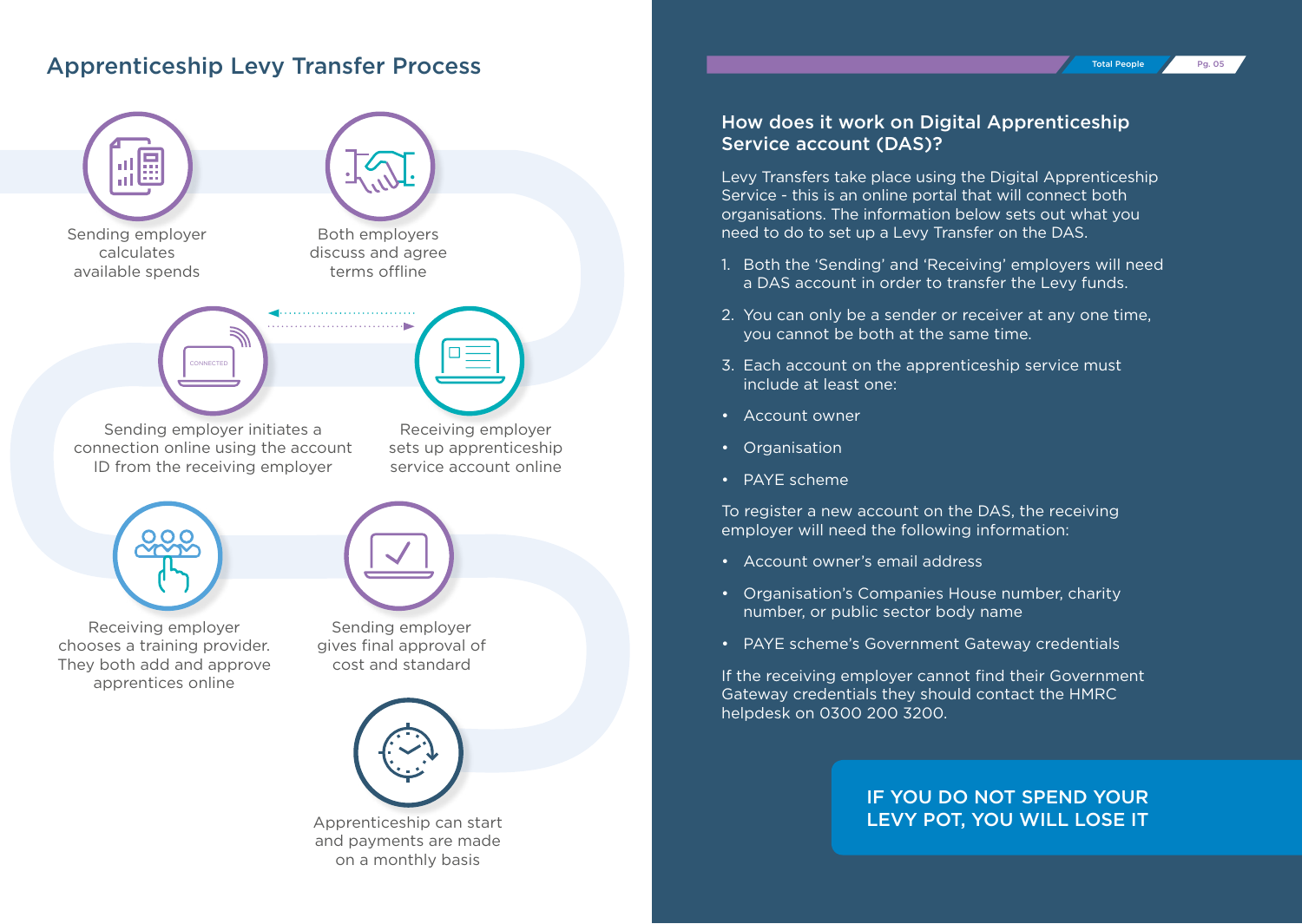# Did you know?

You can give Apprenticeship training providers permission to create apprenticeship cohorts on the Digital Apprenticeship Service?

Employers can give Apprenticeship training providers permission to create cohorts on their behalf in their Digital Apprenticeship Service (DAS) account, as part of on-going improvements to this service.

#### How does it work?

This is a similar process to the Levy Transfer process. For an Apprenticeship training provider to create a cohort on your behalf, you would need to follow the steps below:

- 1. The Training Provider will need to access the new 'Create cohort' area of your Digital Apprenticeship Service.
- 2. Choose an employer to create a cohort for (Please note, only employers that have given permission will be listed).
- 3. Employers who wish to give permission to their provider to create a cohort will need to discuss this with their provider offline first.
- 4. When they access the service, they need to click on the 'Add training provider' area and add their provider's UK Provider Reference Number (UKPRN) to complete the confirmation.
- 5. The employer will still need to approve the cohort and apprentice details before the apprentice goes live.

#### How do I access my Digital Apprenticeship Service account?

Please go to the following web address to access your account: https://accounts.manage-apprenticeships.service.gov.uk/service/index

For more information about Levy Transfers and Apprenticeships, please visit the websites below:

- 1. Total People: [www.totalpeople.co.uk](http://www.totalpeople.co.uk  )
- 2. Apprenticeships Levy Transfer Video Education & Skills Funding Agency (ESFA): [www.youtube.com/watch?v=6sH0gDiU9NM](http://www.youtube.com/watch?v=6sH0gDiU9NM )
- 3. The Institute for Apprenticeships [www.instituteforapprenticeships.org](http://www.instituteforapprenticeships.org )
- 4. National Apprenticeship Service: [www.apprenticeships.gov.uk](http://www.apprenticeships.gov.uk)
- 5. ESFA Guidance on Transferring unused apprenticeship funds to other employers: [www.gov.uk/guidance/transferring](http://www.gov.uk/guidance/transferring-apprenticeship-service-funds )[apprenticeship-service-funds](http://www.gov.uk/guidance/transferring-apprenticeship-service-funds )
- 6. [www.gov.uk/government/publications/sfa-inform/inform](http://www.gov.uk/government/publications/sfa-inform/inform-february-2019)[february-2019](http://www.gov.uk/government/publications/sfa-inform/inform-february-2019)
- 7. State Aid Guidance: [www.gov.uk/guidance/state-aid#guidance](http://www.gov.uk/guidance/state-aid#guidance)

Total People can guide you through the step-by-step process of Levy transfers and any other Levy related questions you may have.

Please contact your Total People account manager to discuss your requirements, or get in touch by calling 03333 222 666 or email enquiries@totalpeople.co.uk

#### Levy Transfers and State Aid

Employers need to take account of state aid rules when receiving funds from other organisations.

Before accepting a transfer, employers should check how much state aid they've already received in any 3 year period, so they don't go over the limit they're allowed under 'de minimis' funding rules.

The limit an organisation is allowed to receive as state aid is €200,000 in any rolling 3-year period.

For further guidance on state aid, see further resources on point 7 above.